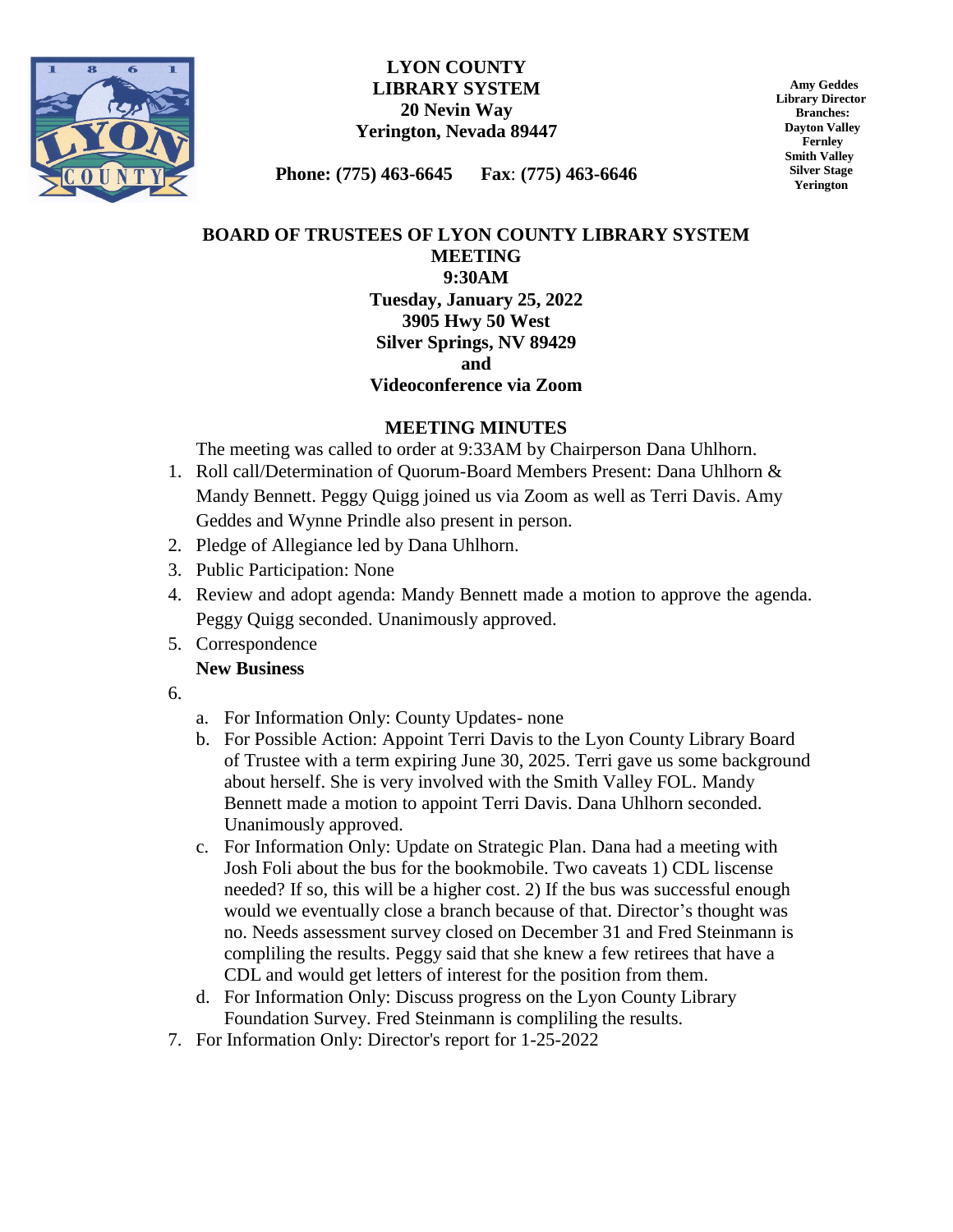- Christmas party in Smith was on Dec  $14<sup>th</sup>$ . Good turnout for Darby's first program as the Smith library assistant. We had around 30 kids attend to make crafts and eat treats.
- We did interviews for the Yerington position on December  $16<sup>th</sup>$ . Chosen for the position was Judy Schlegel, she began work on January  $5<sup>th</sup>$ . Her training is going well, she is going on book rounds on January  $22<sup>nd</sup>$  so that she can see all the libraries and meet the staff.
- We had Pancakes and pajamas on December  $16<sup>th</sup>$ . We fed at least 75 people and our Santa was the best one I have ever seen.
- Covered Dayton on December 17<sup>th</sup>
- Fernley had their Christmas party on Saturday, December  $18<sup>th</sup>$  but I couldn't attend because I had to cover the Yerington branch.
- Completed the yearly libraries statistical survey for the Nevada State Library on December  $21^{st}$ .
- Covered Smith on December 30<sup>th</sup>
- Attended and presided over a Nevada Library Cooperative meeting on January 6<sup>th</sup>.
- Covered Silver Springs on January  $11<sup>th</sup>$ .
- Worked on computers in Dayton on January 14<sup>th</sup>.
- Attended the Dayton Valley FOL meeting on January 18<sup>th</sup>. Fred Steinmann was there to gather info for the survey.
- JenNifer Stockwell-Shardt returned to work from medical leave on January 11<sup>th</sup>.
- Covered November & December statistics
- Covered budget updates Director explained what the software support item line included- Nevada Library Coop, self check, RFID, media box, etc. Director also reported that over Christmas break the entire wall of shelves in Fernley that house the DVDs and Audio books fell off the wall. Luckily we were closed and no one was injured. To replace them will cost \$5,000 to replace and will not be in until May. The good news is that insurance will pay for this.
- \$526.91 Thriftbooks
- 8. For Possible Action: Review and accept claims. Mandy Bennett made a motion to accept the claims. Dana Uhlhorn seconded. Unanimously approved.
- 9. Review and approve minutes

8a. Review and approve minutes from the 12-14-2021 meeting. Mandy Bennett made a motion to approve the minutes. Peggy Quigg seconded. Unanimously approved.

- 10. Friends of the Library Reports and comments: Mandy asked when the Mason Valley FOL meets. Silver Springs FOL is beginning soon, this is a new group; Wynne will send out meeting info to Peggy, Mandy and Amy.
- 11. Board of Trustee comments: Director has been unable to find a board member for the Dayton area.